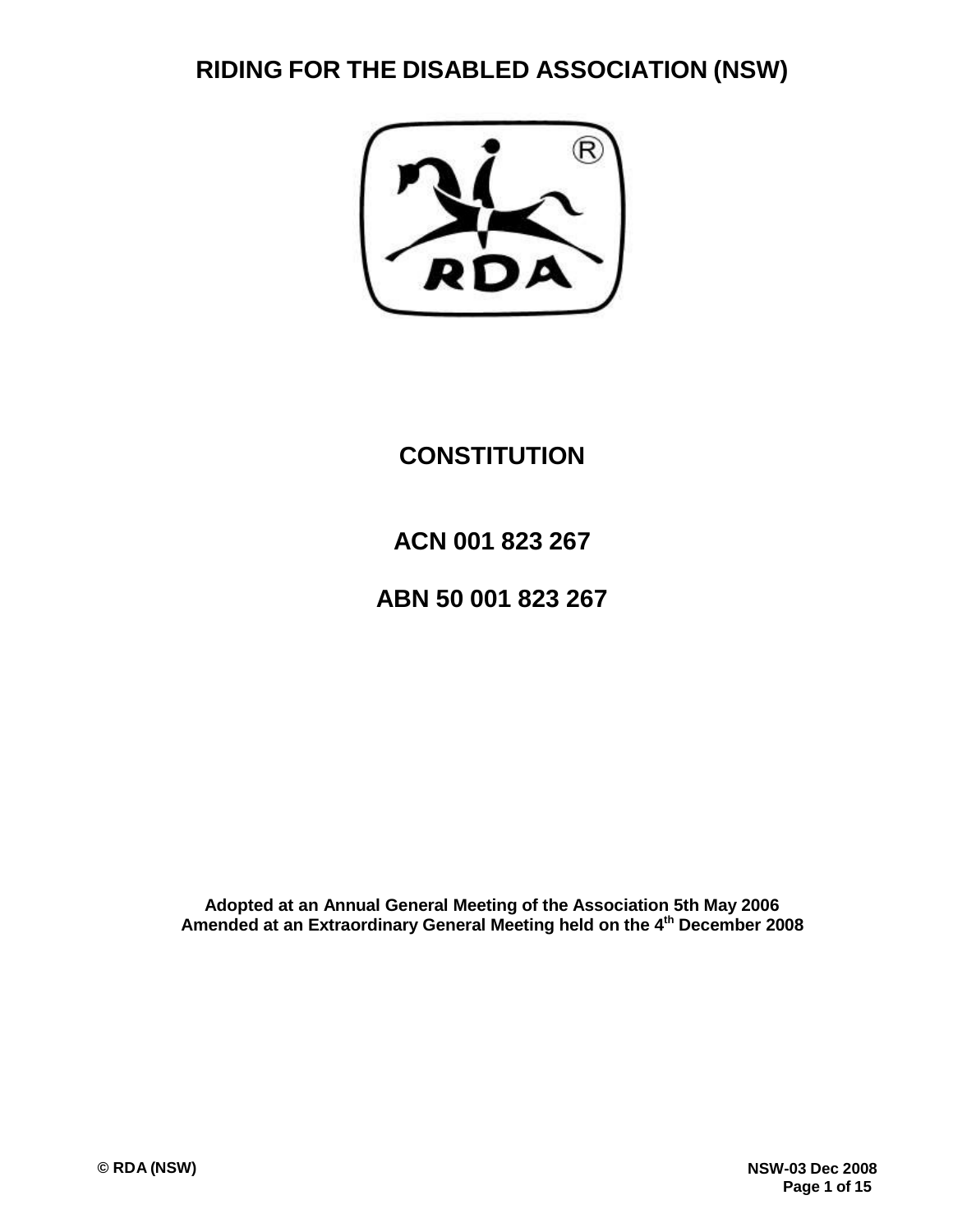- **1.0 NAME**
- **2.0 DEFINITIONS**
- **3.0 OBJECTIVES**
- **4.0 POWERS**
- **5.0 MEMBERSHIP**
- **6.0 MANAGEMENT**
- **7.0 ELECTIONS**
- **8.0 FINANCES**
- **9.0 AUDITOR**
- **10.0 COMMON SEAL**
- **11.0 MEETINGS**
- **12.0 DUTIES**
- **13.0 PATRON**
- **14.0 HONORARY LIFE MEMBERSHIP**
- **15.0 VOTING**
- **16.0 CONSTITUTION AND RULES**
- **17.0 GENERAL**
- **18.0 WINDING UP**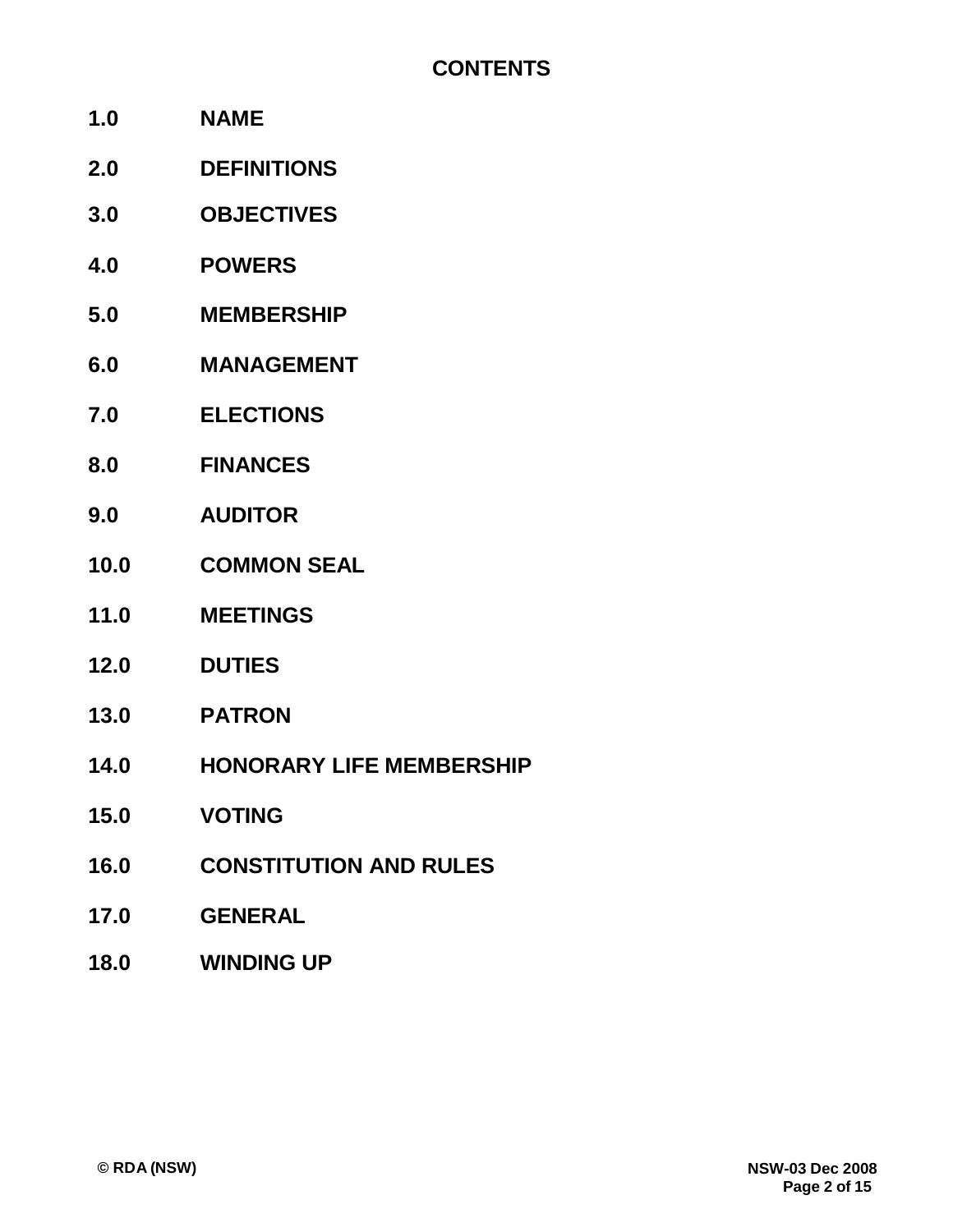# 1.1 **NAME**

- 1.2 The name of the Company shall be Riding for the Disabled Association (N.S.W) hereinafter called the Association.
- 1.3 The registered office of the Association shall be at such address as the State Councils from time to time shall determine.

## 2.1 **DEFINITIONS**

- 2.2 **"Accredited Member Centre"** means any Centre approved by the Board of Directors and equipped for the conduct of the activities of the Association.
- 2.3 **"The Association"** means Riding for the Disabled Association (N.S.W), a registered company limited by guarantee according to Australian Corporation Law.
- 2.4 **"Associate Accredited Member Centre"** means a centre granted this classification of membership of the Association in accordance with the rules.
- 2.5 **"Associate Member Rider"** means a person granted this classification of membership of the Association in accordance with the rules.
- 2.4a **"AQTF"** Means Australian Quality Training Framework. *(Added 4-12-2008)*
- 2.5 **"Board of Directors"** means those persons elected or appointed to form a Board of Directors, according the Rules of the Association, or in the absence of any such Rule, means an Executive Committee appointed from among the members of the State Councils.
- 2.6 **"CASP"** means Coaching & Safety Panel. It consists of appropriately skilled Coaches appointed by Board of Directors as recommended by the CASP
- 2.7 **"Centre"** refers to Accredited Member Centre, Provisional Centre or Steering Committee.
- 2.8 **"Coach"** is a generic term and means a person who has achieved a qualification as set down by CASP.
- 2.9 **"Councillor"** means a person elected or appointed to State Council according to the Rules of the Association.
- 2.10 **"Council"** and **"State Council"** means all those persons elected or appointed to form a State Council as defined in the Rules of the Association.
- 2.11 **"Director"** means a person elected or appointed according to the Rules of the Association.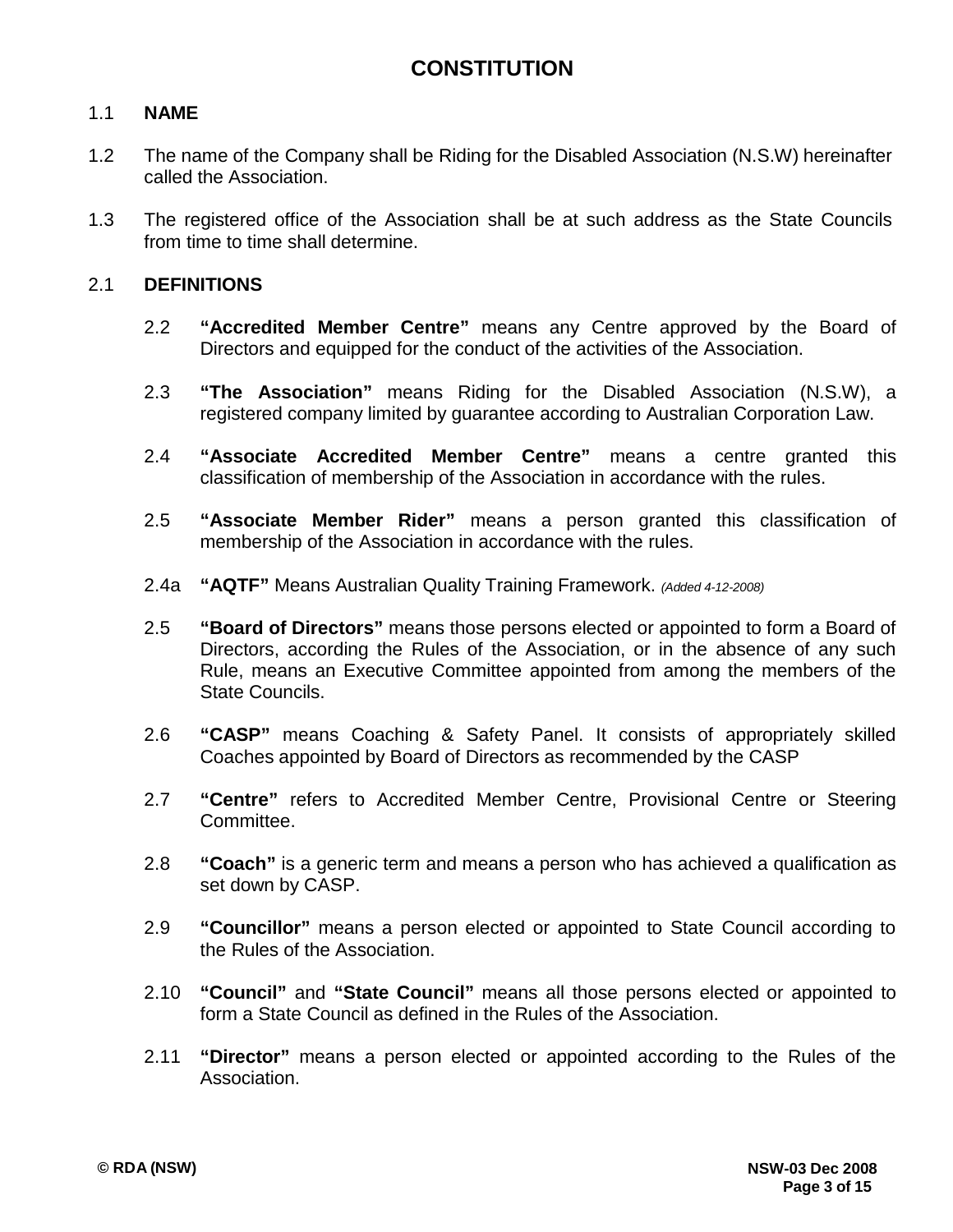- 2.12 **"Executive Committee"** means those persons elected from among the members of a State Council to act in the capacity of a Board of Directors in cases where there is no Board of Directors.
- 2.13 **"Executive Officer"** means any person appointed by the Board of Directors to perform the day to day management of the Association.
- 2.14 **"General Meeting"** means Annual General Meeting or Extraordinary General Meeting.
- 2.15 **"Grievance Committee"** or **"Grievance Officer"** means that body or that person designated by the Board of Directors to receive complaints from Centres and members of Centres regarding conduct or activities deemed unfair or unreasonable.
- 2.16 **"Honorary Councillor"** means a person appointed or co-opted by a State Council to be part of that State Council for a determined period.
- 2.17 **"Honorary Life Member"** means a person nominated for such recognition and elected as stated in the Rules of the Association.
- 2.18 **"Member"** means a member as described in the Rules.
- 2.19 **"Provisional Centre"** means any Centre approved by the Board of Directors to commence activities but without accreditations as defined the Rules of the Association, or which, once accredited subsequently ceases to have the services of an accredited coach, or is temporarily unable to meet its commitment to pay fees levied by the Association.
- 2.20 **"Public Officer"** means a person of 18 years of age or over and, being a citizen of Australia, appointed to that role by the Board of Directors.
- 2.21 **"RDA"** means Riding for the Disabled Association.
- 2.22 **"Regional Representative"** means the person selected by the Board of Directors from those nominated by Accredited Member Centres within the relevant region to serve the Association as liaison between a State Council and Centres within a given geographic territory, whose duties and responsibilities are defined in the Rules of the Association.
- 2.23 **"Rider"** means a person who is participating in horse riding, carriage driving, vaulting, or other equestrian activities provided at an RDA Centre or elsewhere under the auspices of RDA.
- 2.24 **"Riding"** unless the contrary intention appears, means the care and maintenance of horses and their use in any capacity whatsoever including, without limiting the generality of the foregoing, leading and carriage driving, with or without the use of horse or pony-drawn vehicles.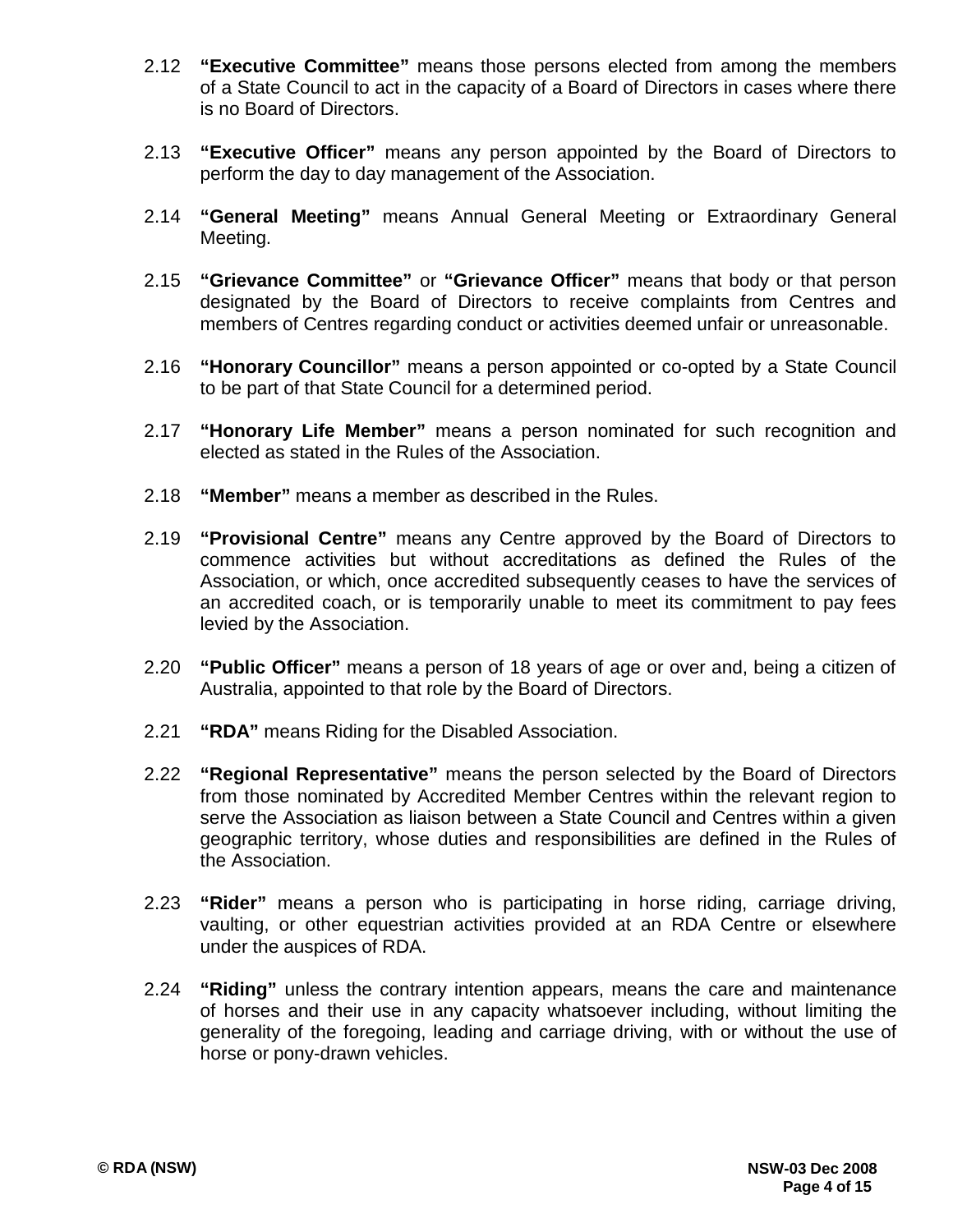- 2.24a "**Registered Training Organisation (RTO) scope of registration"** means the list of Competencies RDA NSW is qualified to issue *(Added 4-12-2008)*
- 2.25 **"Rules"** and **"Rules of the Association"** mean the set of Replaceable Rules as determined by Corporations Law and as adopted and amended from time to time by State Council.
- 2.26 **"Secretary"** means any person appointed by the Board of Directors to perform the duties of Company Secretary.
- 2.27 **"Special Resolution"** means a Resolution of which at least 21 days' notice has been given and is passed at a duly constituted Annual or Extraordinary General Meeting of Accredited Member Centres of the Association.
- 2.28 **"State Assessor"** means a person authorised to assess coaches and to fulfil the duties as set down by CASP.
- 2.29 **"Steering Committee"** means any Steering Committee approved by the Board of Directors to commence activities without accreditation as defined in the Rules of the Association.
- 2.30 **"Volunteer"** means a person providing assistance at an RDA Centre.
- 2.31 **"Whip"** is a generic term and means a person who has achieved a qualification as set down by the Carriage Driving Committee.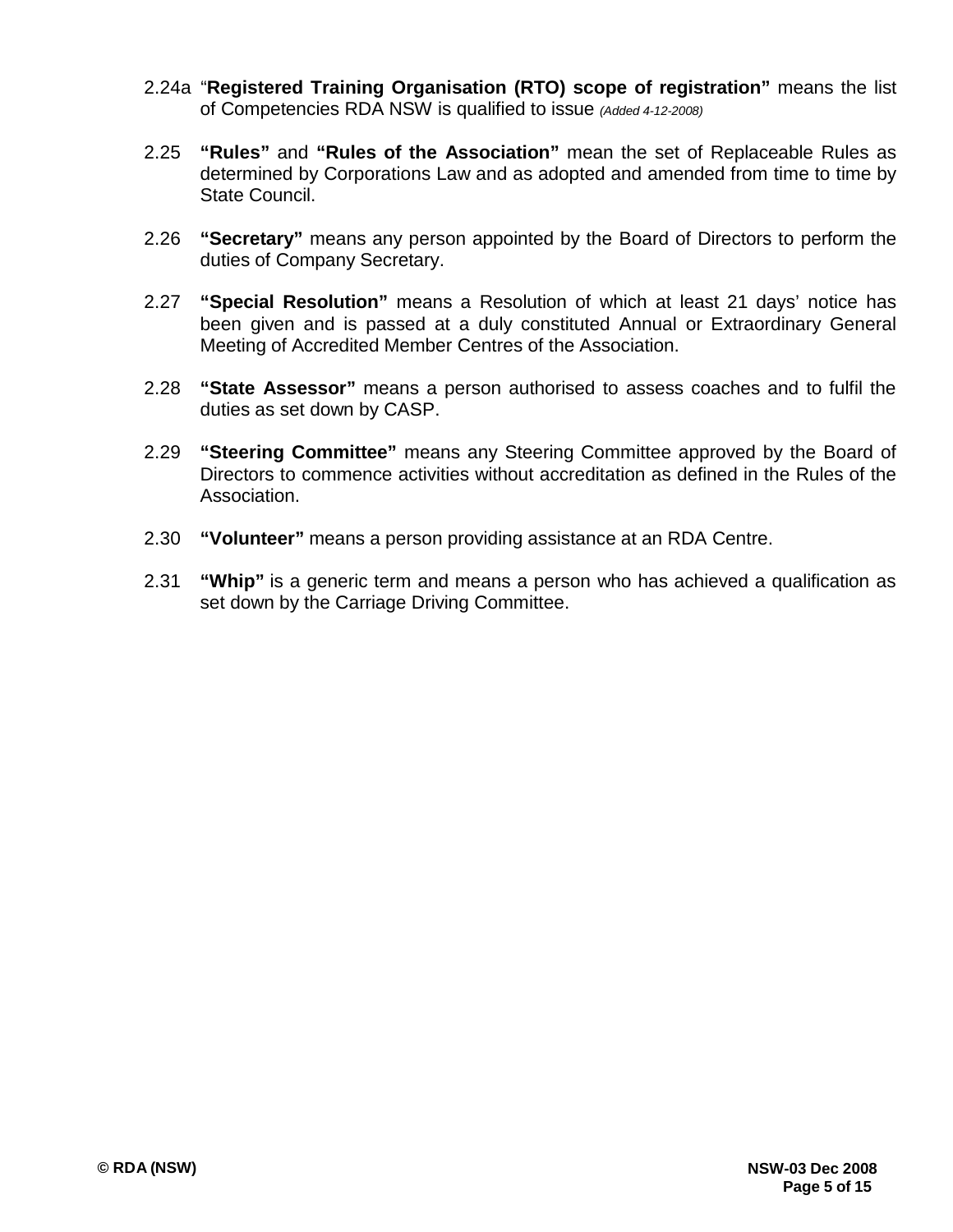# **3.0 OBJECTIVES**

The objectives for which the Association is formed are:

- 3.1 To encourage, promote, support and assist Centres and Steering Committees to provide riding therapy, sport, recreation, training and safety programs for people with disabilities.
- 3.2 To seek to influence all facets of Government, as well as business and the community to support and finance the activities of the Association together with its Members and Steering Committees.
- 3.3 To foster and support the integration of people with disabilities into the activities and into the administration of Centres, Steering Committees and the Association in general.
- 3.4 To liaise with other organisations, including but not limited to International, National and State, having an interest in the treatment and well-being of people with disabilities.
- 3.5 To set standards in safety, training, horse management and riding activities.
- 3.6 To train coaches and volunteers.
- 3.7 To provide and maintain such facilities and equipment as may be required by and for the purposes of the Association.
- 3.8 To act as a co-ordinating body for Members and Steering Committees and the people who belong to Centres, and to provide a forum for the exchange of information and ideas for the betterment of the Association.
- 3.9 To abide by the Australian Quality training Framework (AQTF) Standards. Refer Annexure A. *(Added 4-12-2008)*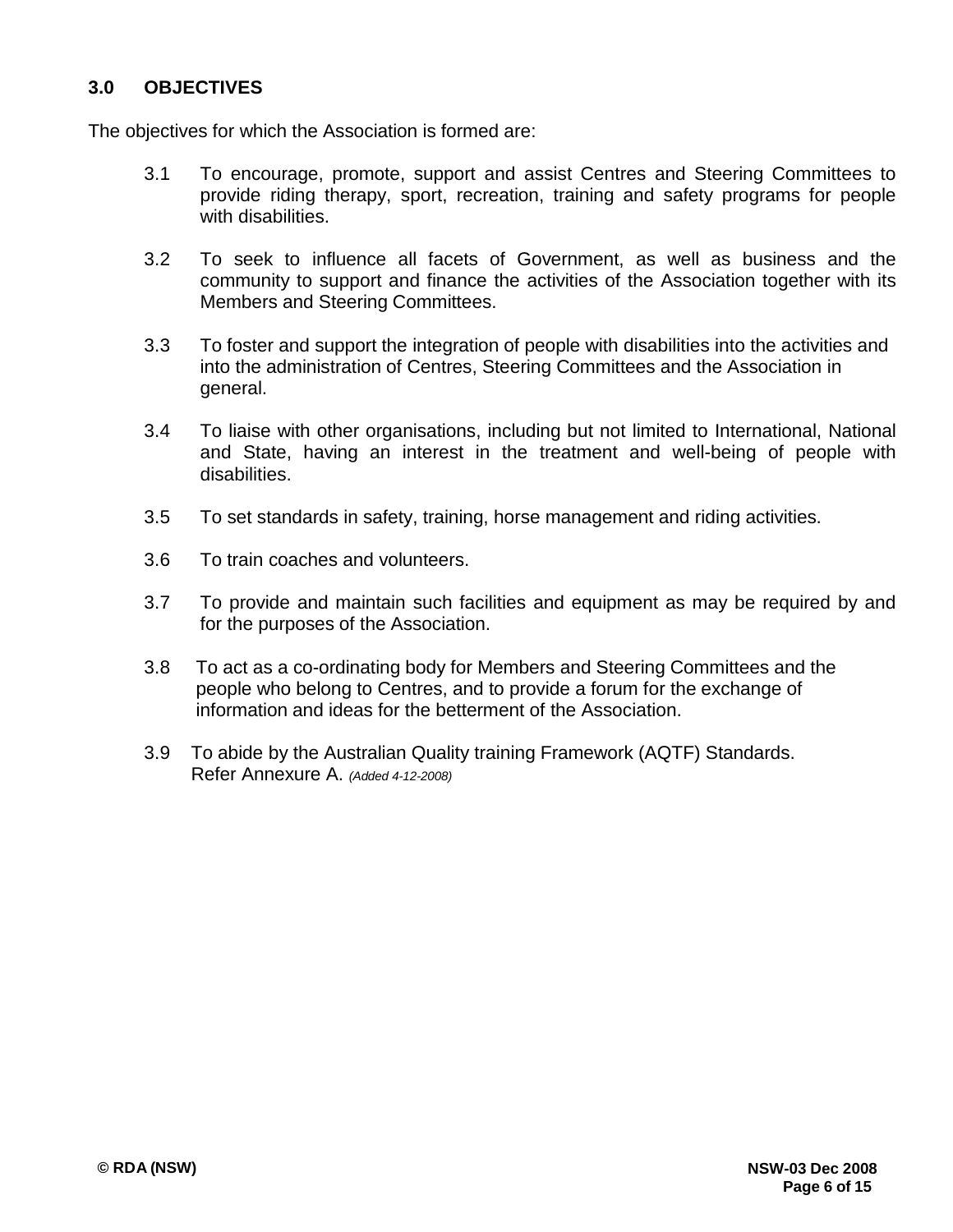# **4.0 POWERS**

- 4.1 To raise funds to provide for the operation, administration and advancement of the work of the Association and to provide financial assistance to Accredited Member Centres, Provisional Centres and Steering Committees where possible and where provided for under the Rules of the Association.
- 4.2 To require Members and Steering Committees, and all people participating in activities at a Centre, to maintain safety requirements as notified from time to time by the Association.
- 4.3 To appoint sub-committees as deemed necessary and in accordance with the Rules of the Association.
- 4.4 To purchase, sell, mortgage, lease, exchange, construct, improve, maintain, hire or otherwise acquire or dispose of real or personal property or any rights or privileges for the purpose of the Association.
- 4.5 To conduct appeals for funds and to accept donations, bequests under testamentary disposition and to generally raise funds by public subscription and any other means as may be approved by the Board of Directors and in accordance with relevant legislation.
- 4.6 To invest in Trustee Securities or otherwise to deal with the funds of the Association not immediately required for the purposes of the Association in such manner authorised by law, and as may, from time to time, be determined by the Board of Directors in accordance with the Rules of the Association and with relevant legislation.
- 4.7 To hold and administer property on trust.
- 4.8 To borrow or raise money by way of a loan or overdraft or by the issue of debentures or in any way and upon such terms as may, from time to time, be determined by the Board of Directors, for the purposes of carrying on the work or activities of the Association.
- 4.9 To seek affiliation with other organisations with like or similar objectives, to appoint delegates and representatives to other associations, societies and bodies.
- 4.10 To co-opt persons as required to the State Councils, the Board of Directors or to any Sub-Committee formed from time to time.
- 4.11 To approve or terminate the membership of any Centre, individual or representative thereof as determined in the Rules of the Association.
- 4.12 To make by-laws or Rules for the conduct of the Association, and to perform all such acts and responsibilities for the attainment of the objectives of the Association.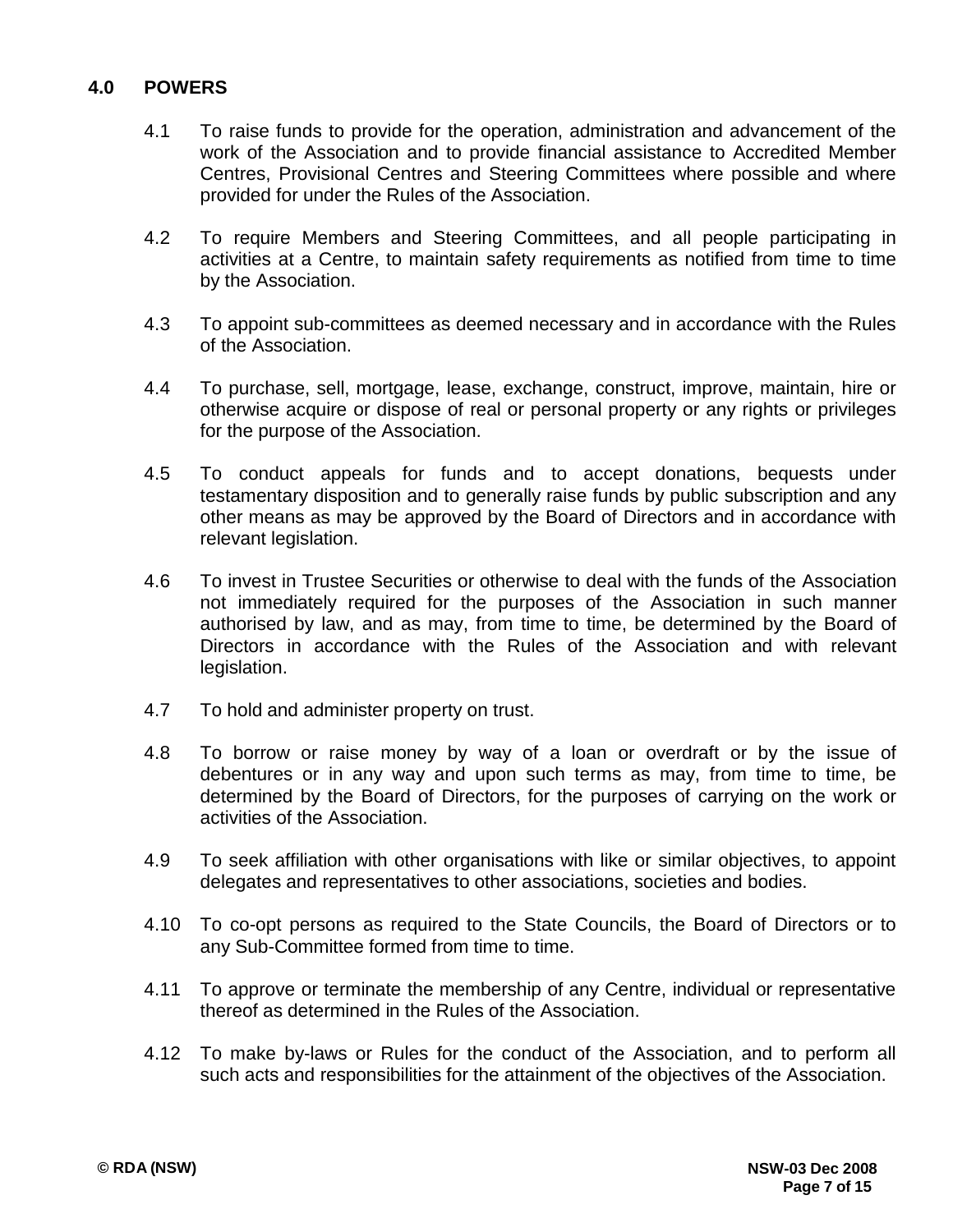- 4.13 To appoint such employees and staff as necessary from time to time on such terms and conditions as the Board of Directors shall determine.
- 4.14 To operate and carry on any business, e.g.: retailer, wholesaler, manufacturer, designer or otherwise, for the purposes of the Association.
- 4.15 To print or publish any newspapers, booklets or periodicals or distribute electronically any information that promotes the objects of the Association.
- 4.16 To determine, from time to time, the annual subscriptions, if any, for Accredited Member Centres, Provisional Centres and Steering Committees, or any other form of membership or affiliation approved by the State Councils.
- 4.17 To draw, accept and negotiate cheques, bills of exchange, promissory notes and other negotiable instruments including credit card and electronic funds transfer processes.
- 4.18 To organise and conduct such conferences, workshops, riding events, riding camps and such other activities as may be appropriate.
- 4.19 To arrange, assist or conduct research.
- 4.20 To arrange insurance cover, personal and property, or other forms of liability, as may be determined from time to time by the Board of Directors.
- 4.21 Provide quality accredited training under the association's Registered Training Organisation (RTO) scope of registration. *(Added 4-12-2008)*

#### **5.0 MEMBERSHIP**

The categories of, and qualification for membership of the Association in such categories, the duration of that membership, and the admission and termination processes shall be in accordance with the Rules of the Association.

### **6.0 MANAGEMENT**

- 6.1 The affairs of the Association shall be managed by State Councils. Delegation within the role of a Board of Directors or in the absence of such a Board, to an Executive Committee of the State Council is permitted.
- 6.2 The State Councils shall comprise the Directors and such other persons as determined by the Rules of the Association.
- 6.3 The Board shall comprise of elected Directors, together with such other persons as determined by the Rules of the Association.
- 6.4 Both the State Councils and the Board of Directors shall have the power to co-opt other persons for specific purposes if deemed necessary by that State Council or the Board of Directors. Such persons so co-opted do not have a right to vote at any meeting of the body to which they have been co-opted.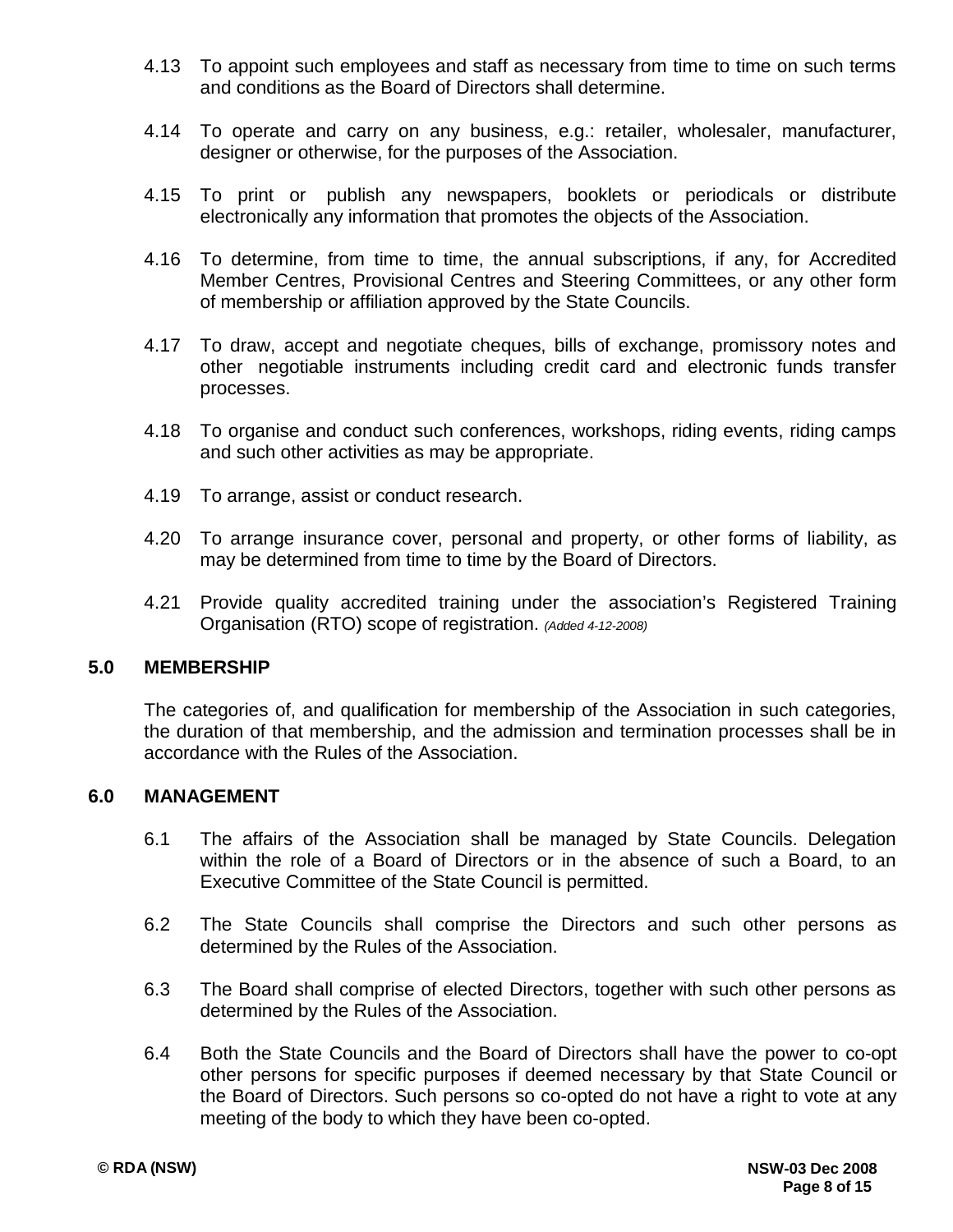# **7.0 ELECTIONS.**

The requirements, notice and process for elections of Directors, Regional Representatives or other Councillors, and the duration of their term shall be as determined by the Rules of the Association.

## **8.0 FINANCES**

- 8.1 The Board of Directors shall cause true accounts to be kept of monies received and expended.
- 8.2 The Association shall conduct its financial transactions through a bank or other financial organisation approved under relevant legislation.
- 8.3 Operation of accounts and other financial transactions shall be in accordance with the Rules of the Association.
- 8.4 Annual subscriptions and/or affiliation fees shall by determined by the State Councils and approved by the Accredited Member Centres at the Annual General Meeting. The structure and collection of such sums shall be in accordance with the Rules of the Association.
- 8.5 The State Councils shall have the power to impose on Members and Steering Committees such other fees or levies as may be required for the purposes of the Association in accordance with the Rules of the Association.
- 8.6 The financial year of the Association shall end of the  $31<sup>st</sup>$  day of December.
- 8.7 An audited statement showing the financial position of the Association as at the end of the financial year shall be presented at the Annual General Meeting of the Association and a copy made available to all Members and Steering Committees.
- 8.8 The income and property of the Association shall be applied solely toward the promotion of the objective of the Association, and no portion of the income or property shall be paid, transferred or distributed, direct or indirectly to the councillors or other persons of the Association, provided that nothing shall prevent the payment in good faith to any Officer or employee of the Association or to any person in return for services actually rendered to the Association, or in reimbursement of approved out of pocket expenses.
- 8.9 The Association shall establish and maintain a gift fund to which gifts and Donations will be credited.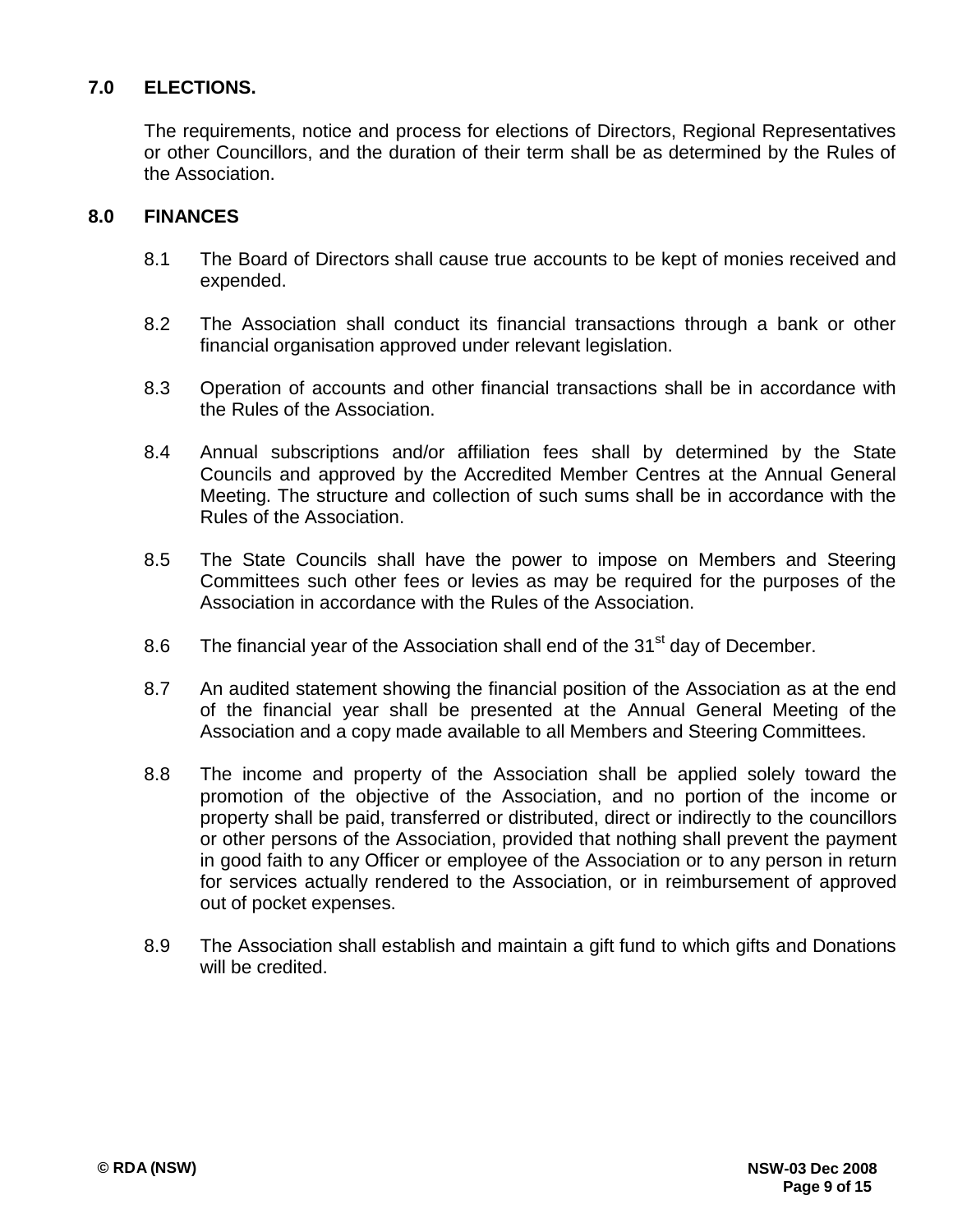# **9.0 AUDITOR**

- 9.1 At the Annual General Meeting of the Association a person who is a member of the Institute of Chartered Accountants in Australia, or a member of the Australian Society of Accountants or a member of another recognised professional accounting body shall be appointed Auditor, providing that the person so appointed shall not be a Director, a Councillor or an employee of the Association.
- 9.2 The auditor shall audit the accounts of the Association and shall certify the accuracy of the balance sheets and the statement of account.

## **10.0 COMMON SEAL**

- 10.1 The Common Seal of the Association shall be kept in the custody of the Company Secretary of the Association and shall only be affixed to any deed or other instrument by resolution of the Board of Directors, and every writing to which the Seal shall be affixed shall be signed by at least one of the Directors and countersigned by the Company Secretary, or signed by not less than two Directors.
- 10.2 The Company Secretary shall maintain a register of every deed, instrument or writing to which the Seal is affixed.

#### **11.0 MEETINGS**

- 11.1 There shall be an Annual General Meeting of all Members and Steering Committees held within six months of the close of the financial year at a time and place determined by the State Councils.
- 11.2 Extraordinary General Meetings of all Members and Steering Committees may be called as detailed in the Rules of the Association.
- 11.3 Meetings of State Councils and of the Board of Directors shall be held in accordance with the Rules of the Association.
- 11.4 The calling of meetings referred to in clauses 11.1 to 11.3, the giving of notice, business at, conduct of, quorum requirements and voting arrangements at such meetings shall be in accordance with the Rules of the Association.

#### **12.0 DUTIES**

The duties of the Financial Officer, Secretary, Executive Officer or other employees or Councillors shall be as provided for in the Rules of the Association.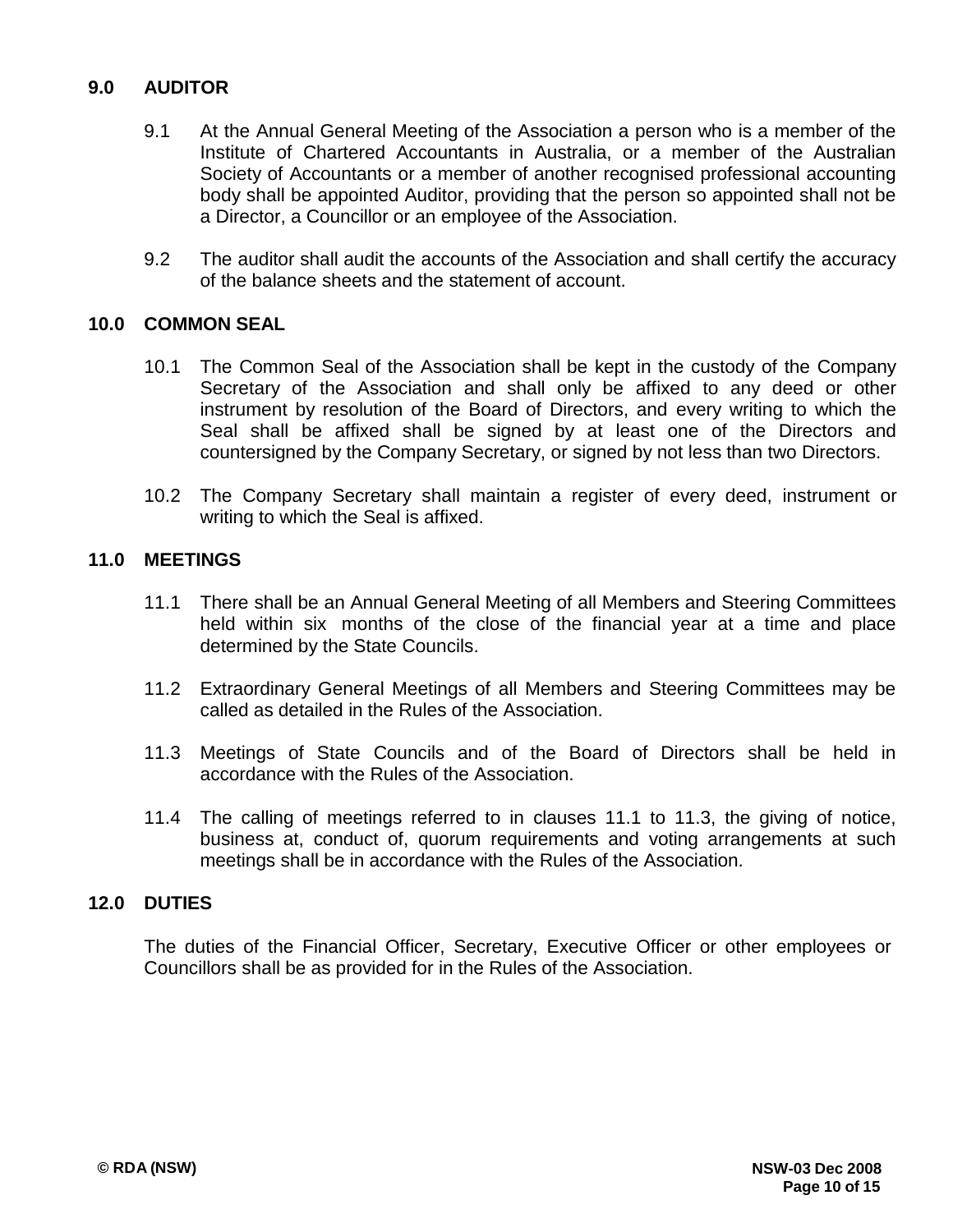## **13.0 PATRON**

- 13.1 The State Councils may, from time to time, subject to his or her acceptance, appoint a Patron of the Association. Such appointments shall be made for a term of 2 years and may be renewed.
- 13.2 The State Councils may, from time to time, subject to his or her acceptance, appoint a Vice-Patron of the Association. Such appointments shall be made for a term of 2 years and may be renewed.

### **14.0 HONORARY LIFE MEMBERSHIP.**

- 14.1 Honorary Life Membership of the Association maybe conferred in accordance with the Rules of the Association.
- 14.2 Honorary Life Membership of a Centre within the Association may be conferred in accordance with the Rules of the Association.

#### **15.0 VOTING**

- 15.1 Voting at Annual General and other meetings of the Association, and at meetings of the State Councils and Board of Directors, shall be in accordance with the Rules of the Association.
- 15.2 Quorums for meetings of members and for meetings of State Council or the Board of Directors shall be as determined in the Rules of the Association.
- 15.3 The Board shall elect a chairperson from amongst their numbers according to the Rules of the Association.
- 15.4 Each Accredited Member Centre represented or present at a General Meeting of the Association shall be entitled to one vote, but in the event of an equality of votes on any question or Resolution, the person chairing the meeting will exercise a casting vote.
- 15.5 Each Councillor, except the chairperson present at a meeting of a State Council of the Association shall be entitled to one vote, but in the event of an equality of votes on any question or Resolution, the person chairing the meeting will exercise a casting vote.
- 15.6 Each Director, except the chairperson present at a meeting of the Board of Directors of the Association shall be entitled to one vote, but in the event of an equality of votes on any question or Resolution, the person chairing the meeting will exercise a casting vote.
- 15.7 Each member of a Sub-committee of the Association except the chairperson present at a meeting of that Sub-committee shall be entitled to one vote, but in the event of an equality of votes on any question or Resolution, the person chairing the meeting will exercise a casting vote.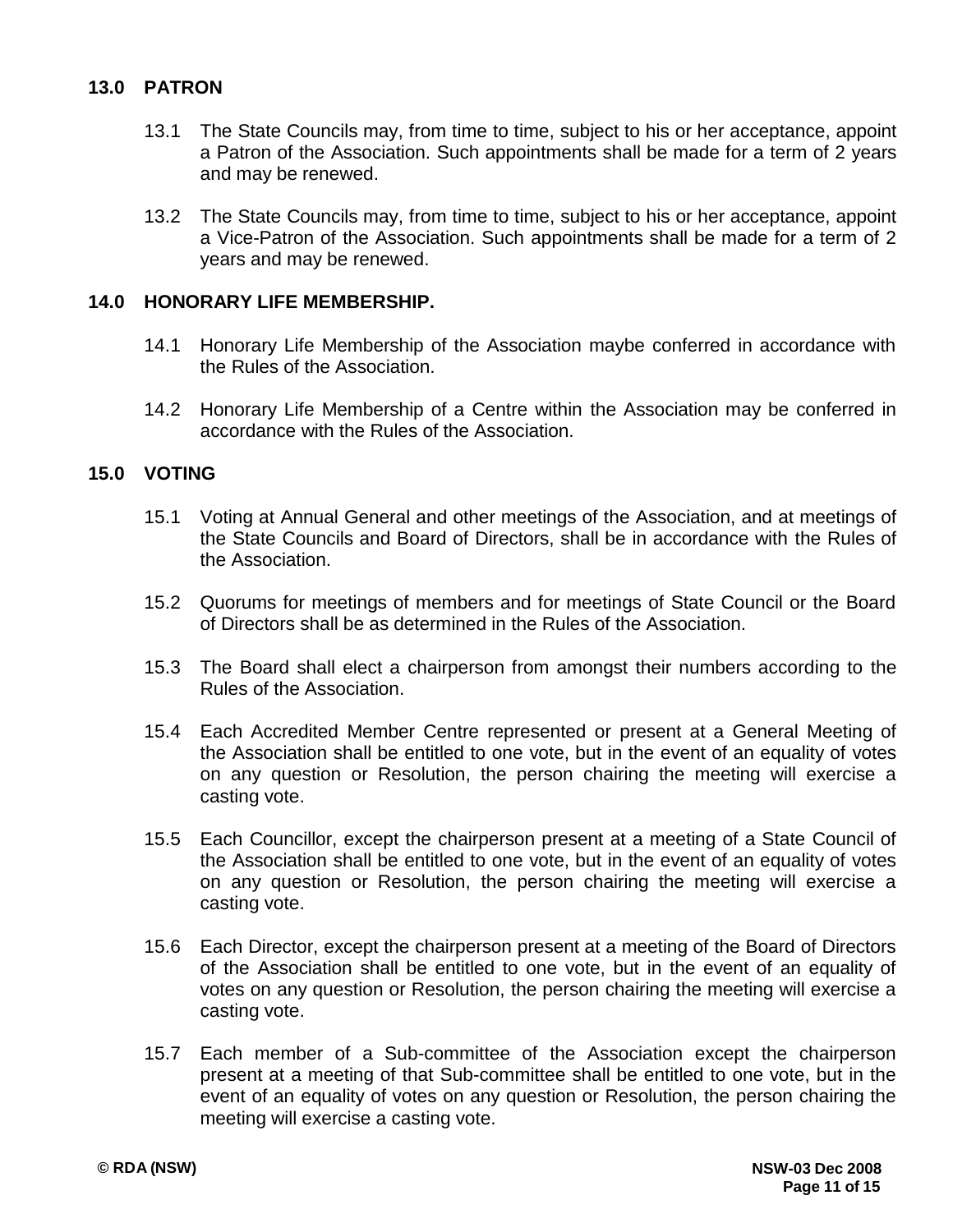# **16.0 CONSTITUTION AND RULES.**

- 16.1 The affairs of the Association shall be conducted in accordance with this Constitution and in accordance with the set of Rules of the Association referred to herein.
- 16.2 The Constitution may only be amended by a resolution at a General Meeting carried by at least two thirds of the total number of Accredited Member Centres entitled to vote and present at the General Meeting, The resolution shall be deemed a Special Resolution for the purposes of notice required under Corporations Law.
- 16.3 The Rules may only be amended by a resolution of the State Councils carried by at least two thirds of the total number of Councillors entitled to vote and present at the meeting of the State Councils. Rules cannot be amended at a General Meeting.
- 16.4 Amendments to either the Constitution or the Rules must be notified to all Members and Steering Committees in writing not less than 21 days following the passing of the resolution.
- 16.5 Any amendments to the Rules notified under 16.4 shall not take effect until 30 days following the date the notification was despatched, during which 30 days members shall have the right to lodge objections.
- 16.6 Where an objection to any amendment is received by the Executive Officer within the required 30 days, and that objection is supported by the signatures of at least ten (10) percent of the members entitled to vote, that amendment shall be suspended and submitted to an Extraordinary General Meeting of members for consideration.
- 16.7 The Association shall advise the Commissioner of Taxation in writing of any Amendments, additions or deletions to the constitution within 30 days of those changes being made.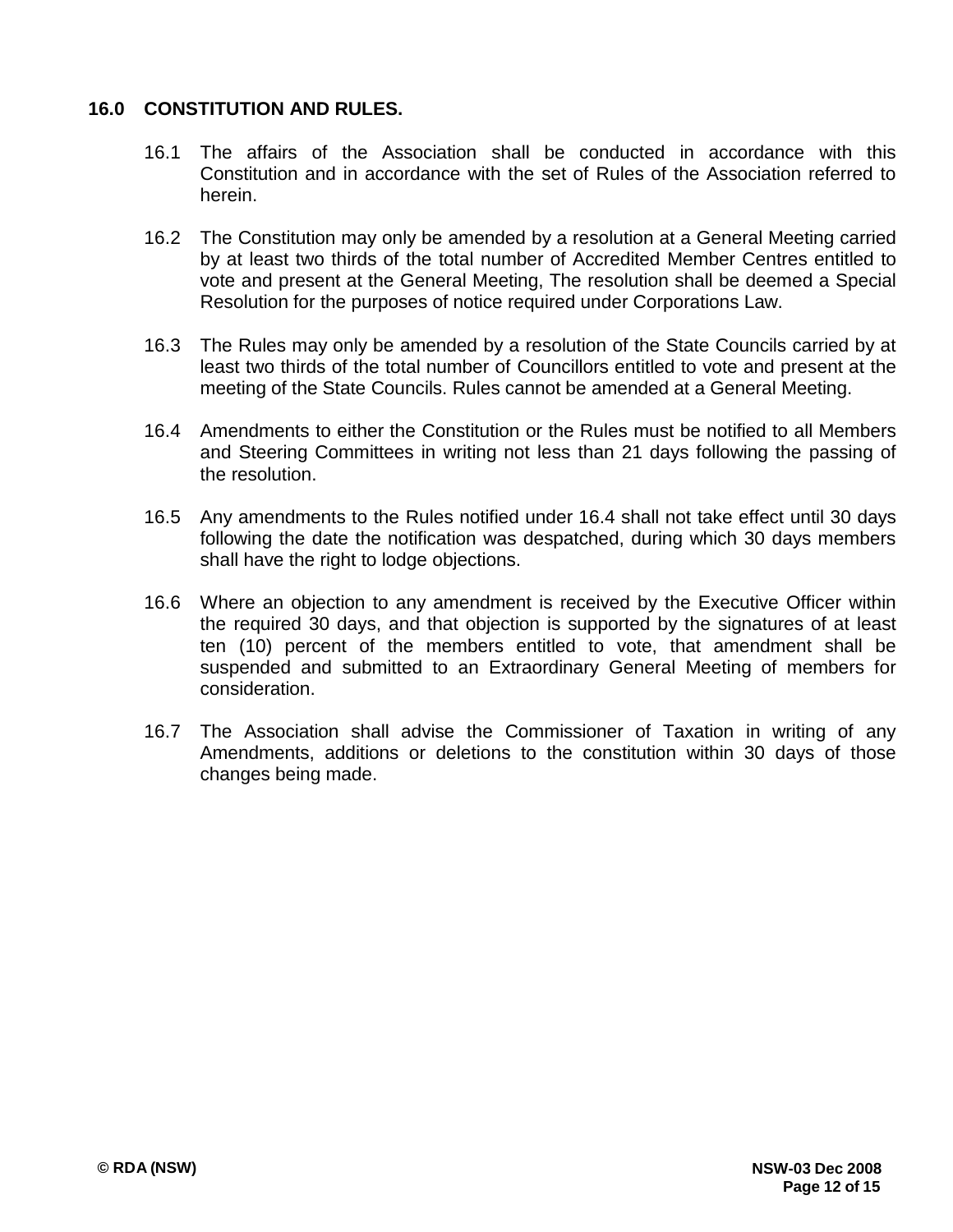## **17.0 GENERAL.**

- 17.1 The decision of the State Councils on the interpretation of any rule, by-law or regulation of the Association, or any matter relating to the Association on which this Constitution or the Rules are silent, shall be conclusive and binding on all members unless overruled by a resolution of an Annual General Meeting or an Extraordinary General Meeting called in accordance with the Rules of the Association.
- 17.2 Any dispute or disagreement which arises between any Centre, or any member of a Centre, or Steering Committee, or of the State Councils in matters relating to the Association or that State Council, may be referred by any party in the dispute to the Grievance Committee or Grievance Officer or to the State Council.
- 17.3 A notice posted to the last recorded address of the Secretary of any Centre, Steering Committee, or to Honorary Life Members, Directors or Councillors shall be deemed to have been served on such Member, Director or Councillor on the fourth business day following the day of posting. Service by electronic means is permitted.

### **18.0 WINDING UP**

- 18.1 The affairs of the Association may be wound up by a recommendation of State Councils and incorporated in a Resolution passed at a meeting of the Association by not less than two thirds of the Accredited Member Centres entitled to vote and present at the meeting.
- 18.2 The State Councils shall have the power to appoint a liquidator.
- 18.3 If the Association is wound up in accordance with this constitution and the relevant legislation, and there remains after the satisfaction of all its debts and liabilities any property whatsoever, the same shall not be paid to any member of the Association, it shall be transferred to another fund, authority or institution which has similar object and to which income tax deductible gifts can be made, such institution or institutions to be determined by the Accredited Member Centres of the Association.
- 18.4 If the Association is wound up in accordance with this Constitution and the relevant legislation, and there remains after realisation of all assets and property, any unpaid debts, the liability of the members of the Association is limited to the sum of \$10.00 per member together with any unpaid fees or levies.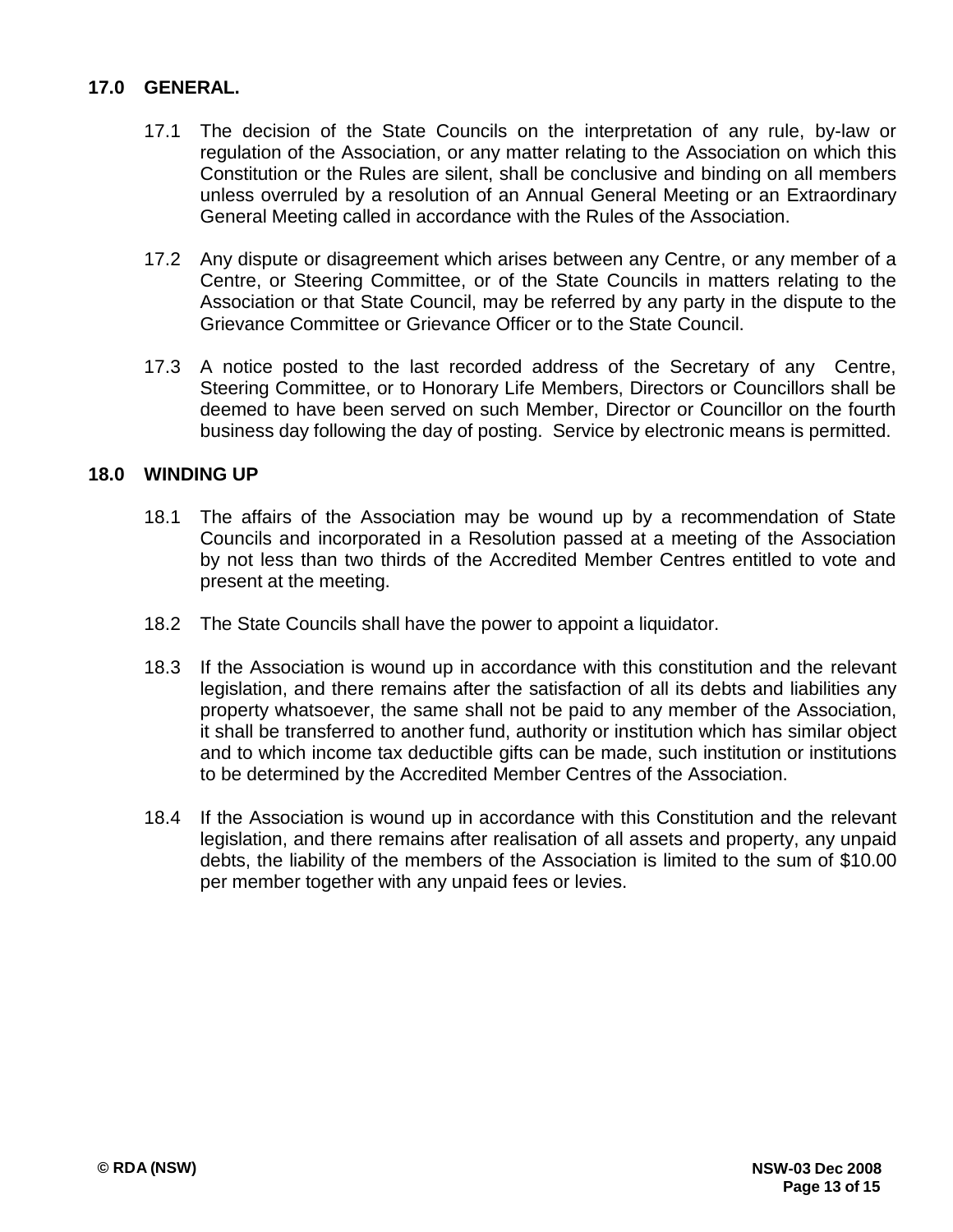# AQTF STANDARDS

*RDA (NSW)'s* Policy Manual has been developed in accordance with The Australian Quality Training Framework Standards for Registered Training Organisations. This document has been created in the same format as the current standards.

| Standard 1 The RTO provides quality training and assessment across all<br>of its operations |                                                                                                                                                                                                                                                                                                                                                                                                                                                                               |          |  |  |  |
|---------------------------------------------------------------------------------------------|-------------------------------------------------------------------------------------------------------------------------------------------------------------------------------------------------------------------------------------------------------------------------------------------------------------------------------------------------------------------------------------------------------------------------------------------------------------------------------|----------|--|--|--|
|                                                                                             |                                                                                                                                                                                                                                                                                                                                                                                                                                                                               |          |  |  |  |
| No.                                                                                         | <b>Description</b>                                                                                                                                                                                                                                                                                                                                                                                                                                                            | Page No. |  |  |  |
| 1.1                                                                                         | Training and assessment is continuously improved<br>by collecting, analysing and acting on relevant<br>data                                                                                                                                                                                                                                                                                                                                                                   |          |  |  |  |
| 1.2                                                                                         | Strategies for training and assessment meet the<br>requirements of the relevant Training package or<br>accredited course and are developed in<br>consultation with industry stakeholders.                                                                                                                                                                                                                                                                                     |          |  |  |  |
| 1.3                                                                                         | Staff, facilities, equipment and training and<br>assessment materials used by the RTO are<br>consistent with the requirements of the Training<br>Package or accredited course and the RTO's<br>training and assessment strategies.                                                                                                                                                                                                                                            |          |  |  |  |
| 1.4                                                                                         | Training and assessment is delivered by trainers<br>and assessors who:<br>a) Have the training and assessment<br>competencies determined by the National<br>Quality Council or its successors.<br>b) Have the relevant vocational competencies at<br>least to the level being delivered and<br>assessed, and<br>c) Continue to develop their vocational and<br>training and assessment competencies to<br>support continuous improvements in the<br>delivery of RTO services. |          |  |  |  |
| 1.5                                                                                         | Assessments including Recognition of Prior<br>Learning:<br>a) Meets the requirements of the relevant<br>Training Packages or accredited course.<br>b) Is conducted in accordance with the principles<br>of assessment and the rules of evidence, and<br>Meets workplace and, where relevant,<br>C)<br>regulatory requirements.                                                                                                                                                |          |  |  |  |